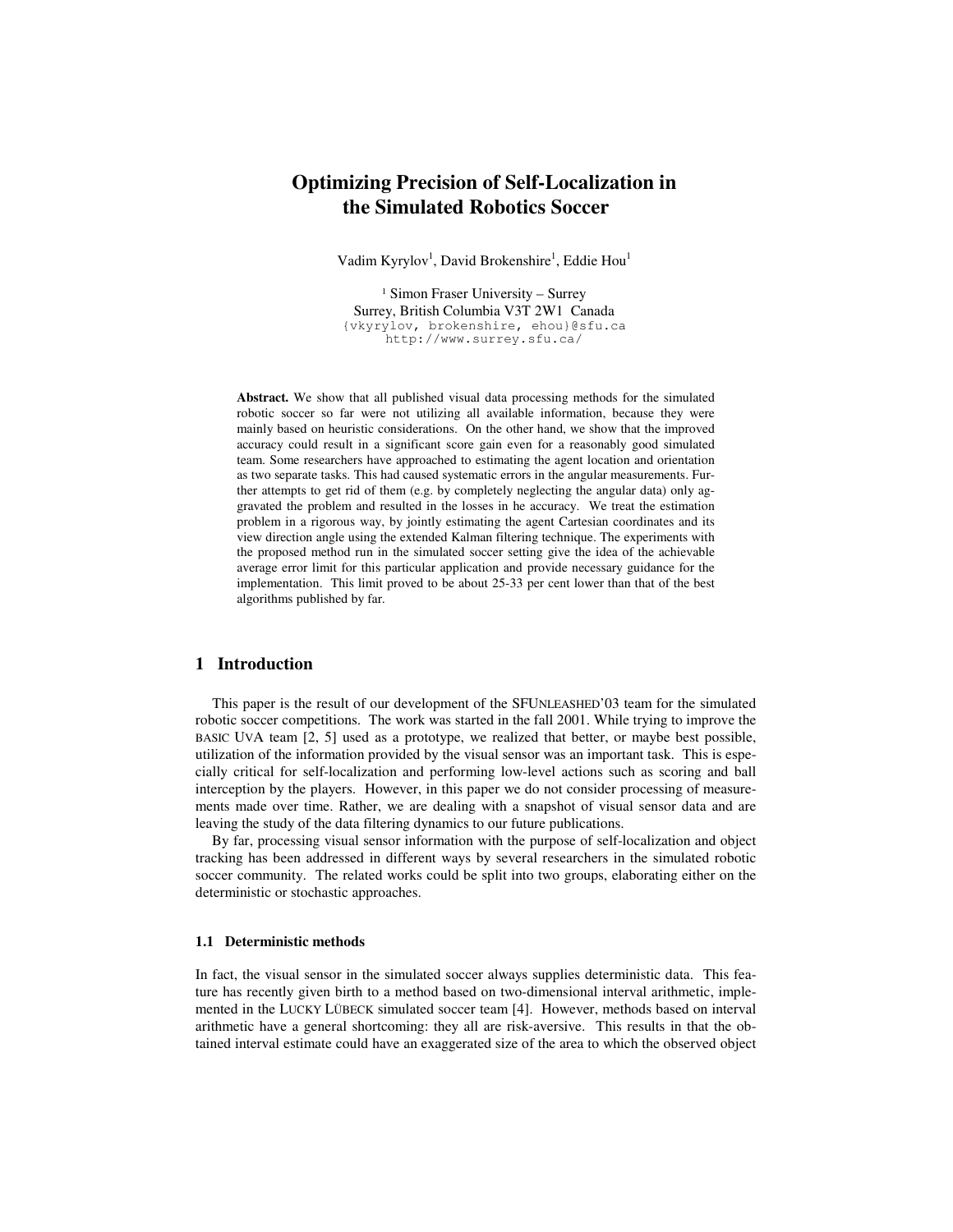is believed to belong. It is also unknown if this method provides the best possible accuracy, since there is no explicitly stated optimality criteria. Another shortcoming is the lack of attempts to eliminate the systematic errors. Indeed, in the simulated soccer, while the quantization distortions are different for each individual object, the neck direction errors are making biased the visual sensor readings of all visible objects. However, in [4] these indeed different errors are being treated without elaborating on their differences, which inevitably leads to a loss of some information.

One more recent work done at the Humboldt University of Berlin, uses the optimization of the mismatch between the readings of several landmarks using a gradient descent function [1]. This method offers a mathematically elegant solution, which has resulted in significantly higher precision than some simple heuristic algorithms. However, the weak point is that the angular measurements are being completely ignored in this implementation, which means that all the potential of the simulated visual sensor has not been completely utilized. We speculate that angular measurements were omitted due to the presence of systematic errors in them.

#### **1.2 Stochastic methods**

They have the right to exist because the complicated player movements, taken together with the several quantization transformations implemented in the Soccer Server [3], could be regarded a good generator of pseudo random sequences. Subtle notions of using stochastic estimation methods are spread over all the RoboCup literature. However, very few, if any, comprehensive overviews have been published. One early exception is the detailed description of the visual sensor data processing algorithm in [6]. For self-localization, the agent neck direction angle is estimated first. Then a weighted sum of the individual estimates of the agent position relative to different flags is used. The weights are inversely proportional to the distances from the agent to these landmarks. This heuristic approach appears to work fairly well, but it neglects the systematic error caused by the imprecision of the player neck angle. Therefore, this is not the best possible method.

A rather thorough investigation of several methods can be found in [2]. In this work, the socalled particle filter has been selected for visual sensor data processing over two simple heuristic methods and the classic Kalman filter. This method was implemented in the BASIC UVA soccer team [5], which we are using as a prototype. Compared to the nearest-flag method for agent self-localization, the particle filter reportedly yielded almost three times better accuracy. The downside was the two order of magnitude increase in execution time required to obtain this gain. With this reservation, it looks like using the particle filter for performing the agent selflocalization task is overkill, and the grounds on which less resource-demanding Kalman filter had been rejected are not all convincing. Another reservation, however, is that the agent neck direction angle was estimated separately from its Cartesian coordinates, which caused systematic errors in angular measurements of the landmarks. This is a plausible explanation of that the authors of this thesis elected to neglect angular information in favor of the range measurements.

This allows us to conclude that not all the potential gain has been obtained from the application of stochastic methods to visual sensor data processing in the simulated soccer. It is still unclear, where the limit of the perfection lies and how much could be in principle obtained by improving the data processing algorithms.

The purpose of this paper is two-fold. Firstly, we want to synthesize near-optimal algorithms for estimating object locations by a soccer agent using multiple readings received in one cycle. Secondly, we want to find the limits of perfection for visual sensor data processing methods in the simulated robotic soccer.

We are pursuing these goals by a comprehensive stochastic analysis of the visual sensor of the simulated soccer player, taking into account the previously neglected factors, such as Carte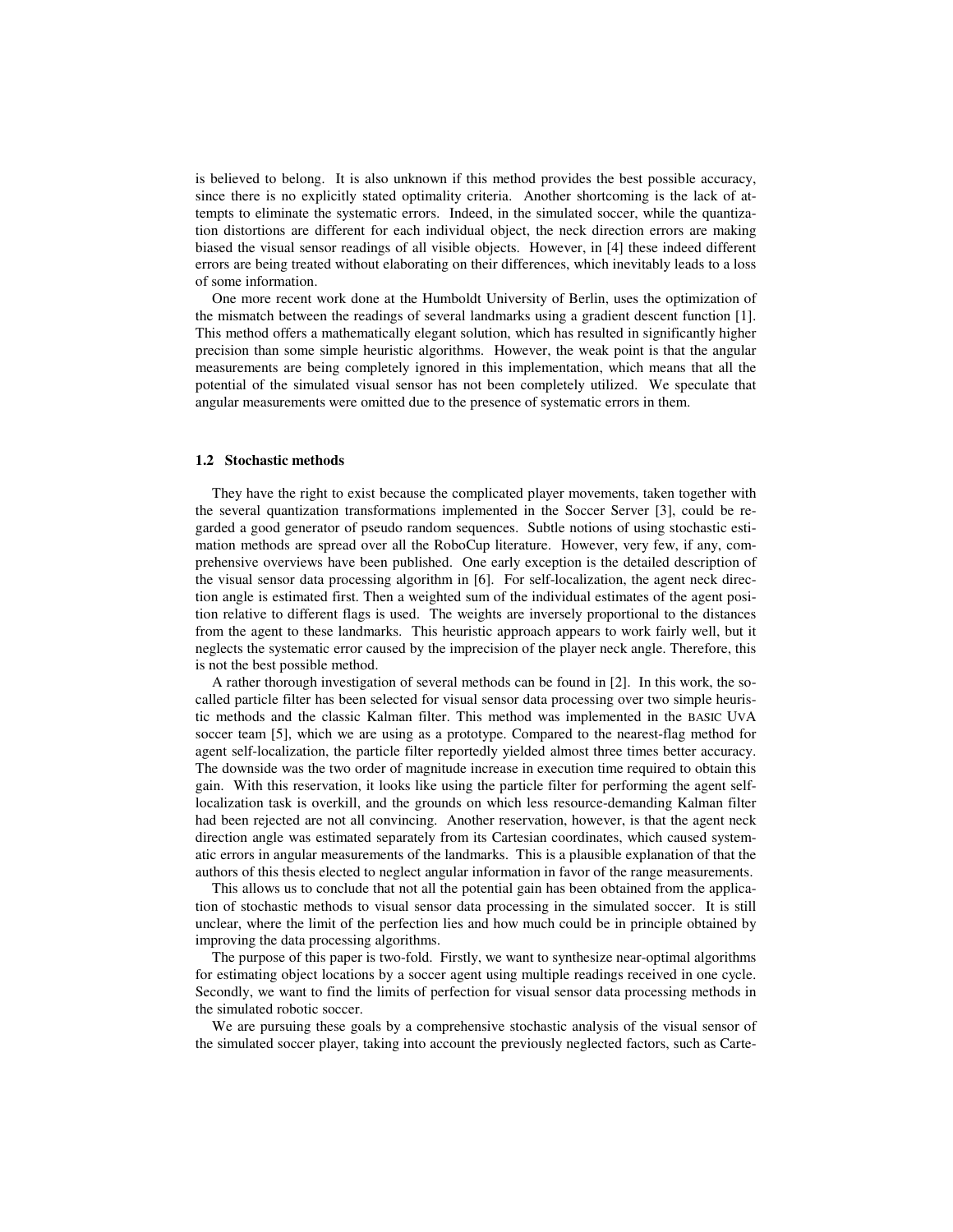sian coordinate measurement correlation and the presence of the systematic errors in the angular measurements. Here we consider the static case only and deliberately do not use filtering data over time, leaving the multi-cycle case for the future. Because for the estimation algorithm synthesis we are using the extended Kalman filtering technique, it can be generalized for this case rather easily.

The paper is organized, as follows. In Section 2 we present the results of our study of potential benefits from gaining higher accuracy of the simulated visual sensor. Section 3 explains how the visual sensor works from the stochastic standpoint. In Section 4 we formulate the selflocalization optimization problem and outline its rigorous solution based on the extended Kalman filtering technique. Section 5 describes the simulation results, and Section 6 concludes this study.

# **2 Expected Benefits**

Prior to committing the development of an improved simulated soccer team, it would be prudent to try to understand the potential benefits of enhanced visual data processing and compare them with the anticipated costs. While the costs could be estimated in a straightforward way, because they include the development effort, which we can measure easily, measuring the benefits appears to be more challenging. One of the reasons is that for different teams the improved precision of the coordinate information would likely result in different gains. While the strengths of some teams could critically depend on the quality of visual data, for some other teams this factor could be less significant, especially if they are more relying on the elaborated high-level player skills and team tactics.

With this reservation in mind, we have conducted a set of simulations with only one simulated team, the BASIC UVA. The major reasons for this choice were the availability of a wellunderstood source code [5] and supporting documentation [2].

The objective of this study was to estimate the influence of raw visual data quality on two high-level performance criteria, such as the win/lose ratio and the score. The experimental results are summarized in the Table 1.

| Error<br>multiplier | <b>Game statistics</b> |        |              |          | <b>Score statistics</b> |         |         |
|---------------------|------------------------|--------|--------------|----------|-------------------------|---------|---------|
|                     | Wins                   | Losses | <b>Draws</b> | Win/Loss | <b>Difference</b>       | Mean    | St.dev. |
| $\times 0.0$        | 42                     | 24     | 35           | 1.75     | $96-69=27$              | 0.27    | 1.14    |
| $\times 0.5$        | 39                     | 23     | 39           | 1.70     | $73 - 55 = 18$          | 0.18    | 1.11    |
| $\times 1.0$        | 38                     | 30     | 33           | 1.27     | $89 - 77 = 12$          | 0.12    | 1.26    |
| $\times 1.5$        | 28                     | 48     | 25           | 0.58     | $76-116= -40$           | $-0.40$ | 1.52    |
| $\times 2.0$        | 12                     | 61     | 28           | 0.20     | $57-149= -92$           | $-0.92$ | 1.42    |

**Table 1.** Team Performance with Different Visual Sensor Precision

For running the experiments, the Soccer Server was modified so that it supplied the default visual sensor data to one team, while the second team was receiving the data whose precision was under our control. Both teams were modified so that the visual data reported to agents were float-point coordinate values instead of integers. In all other aspects, the teams were identical to the BASIC UVA.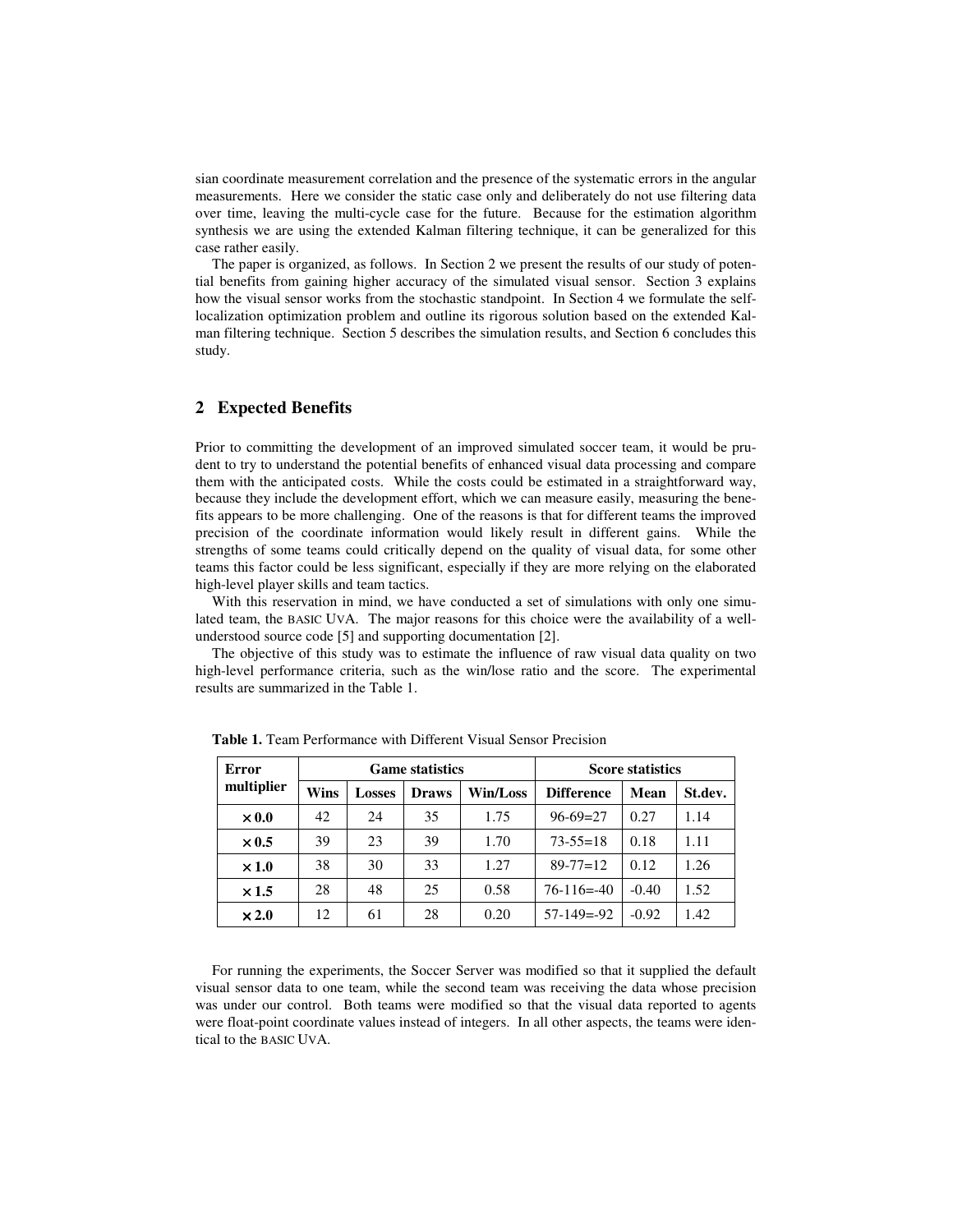Each experiment included a set of 101 games with the error multiplier for one team selected from the set {0, 0.5, 1.0, 1.5, 2.0}. In other words, the visual sensor errors for this team ranged from zero to double the default value.

It can be seen how the performance criteria are responsive to the visual sensor error. Because increased error leads to a significant loss, BASIC UVA has indeed a fairly good visual sensor processing algorithms. By improving the precision two times, we can expect about 1.5 times higher chance of winning the game, or increasing the score difference by about 50%. However, further reduction of the error to zero would result in almost insignificant gain. This gives a clue on where the limit of perfection lies for this simulated team.

The unexpected asymmetry of the results in the case, when the errors are equal for both teams, can be explained by high volatility of the score difference, and especially of the win/loss ratio. With this volatility, the bias proved to be statistically insignificant even at 0.01 confidence level. So, we believe that the results give the idea of how much could be gained from reducing errors in the visual sensor data.

#### **3 Visual Sensor Raw Data in the Simulated Soccer**

In simulated soccer the visual sensor returns measurements of the polar coordinates of objects, i.e. the range and the direction, with regular time intervals. The range to the object is measured relative to current agent location in the field, and the direction is measured relative to the agent neck orientation. The precise data are distorted by rounding errors [3]. They could be regarded random, assuming that the locations of the visible objects or of the agent itself are the source of this randomness.

Landmarks that can be used for self-localization are borderlines and flags. Using a borderline, the agent can only determine the angle between the line and the direction it is facing. For the rest objects both direction and range measurements are available. In Section 4 below, we will show that the borderlines could be treated as special case of flags.

Quantization of the angular measurements results in the random error uniformly distributed within  $\pm 0.5^\circ$ . The precision of the simulated visual sensor readings is significantly different for the range and the direction measurements. With current Soccer Server settings, the magnitude of the range error measurement in a given simulation cycle is proportional to the actual range and is uniformly distributed in the  $\pm 5\%$  interval for moving objects and the  $\pm 0.5\%$  interval for landmarks, which are used for agent self-localization [3].

The direction measurement error, however, is absolute and is uniformly distributed within ±0.5°. Fig.1a gives the idea of the shape of the ambiguity area, assuming that the agent global neck position is known precisely. Because the range and direction errors are statistically independent by design, we can conclude that in the quasi-rectangle BCDE they have jointly uniform distribution.

Note that the localization error for flags caused by range and angular errors, respectively, has a 0.6/1.0 ratio (Fig.1a). Therefore, we speculate that complete negligence of the angular data would result in about one third loss of precision, if no systematic error is present. (We address the systematic error in Section 4 below.) As it can be seen from Fig.1a, for the case of objects, such as the ball and players, the ambiguity area has 6/1 elongation ratio. We anticipate that negligence of the angular data would result the loss of precision of one order of magnitude even in the presence of the systematic error. In particular, angular data appears to be especially useful for the improvement of ball tracking using inter-agent communication (Fig.1b). Therefore, we trust that mathematically correct treatment of angular data is crucial.

The elongated ambiguity area also translates into the high correlation of the Cartesian coordinate measurements supplied by the visual sensor in most scene configurations. This factor has been ignored in all published methods so far. In order to propose a rigorous solution to the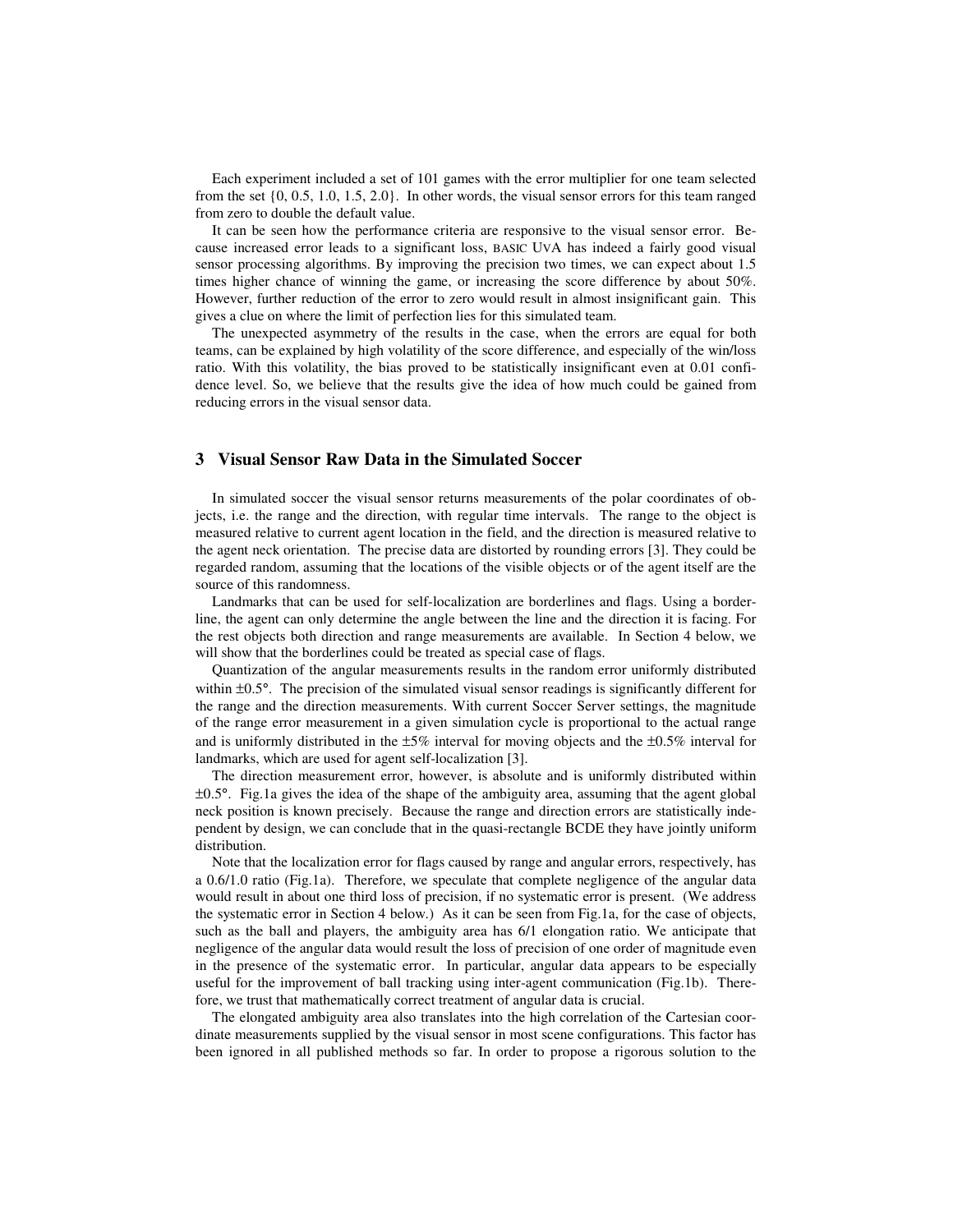coordinate data processing problem for the general case, this correlation must be taken into account, and its contribution properly assessed.



**Fig.1.** The ambiguity area for the visual sensor measurements *(a)* and ball localization using data from two agents *(b)*

In the simulated soccer, we have two standard problems based on visual sensor data utilization: agent self-localization and moving object tracking. The solutions to both problems are very similar and differ only in minor details. In what follows, we will be dealing with selflocalization and pointing to the difference of object tracking only when necessary.

With their visual sensor, agents can only measure angles relative to their head position, i.e. the bisector of their field of view. The neck direction, used as the reference for the visual sensor, is known to the agent with some errors. Field borderlines have been normally used for estimating the agent neck direction by some authors so far [2,4,5]. In what follows, however, we are temporarily assuming that the neck direction is known precisely.

Fig.2a shows how agent **A** is viewing a reference point **F** (which could be a landmark in selflocalization, or a ball, or another agent in object tracking). Assuming that the agent belongs to the left team, the positive direction of angles and absolute Cartesian coordinate axes, are as shown. The agent's line of sight can have any direction  $\beta$ . From the Soccer Server the agent receives values *r* and *d*, which are the estimated range and direction to **F**, respectively.



**Fig.2.** Agent viewing geometry *(a)* and preferred absolute coordinate system for agent self-localization *(b)*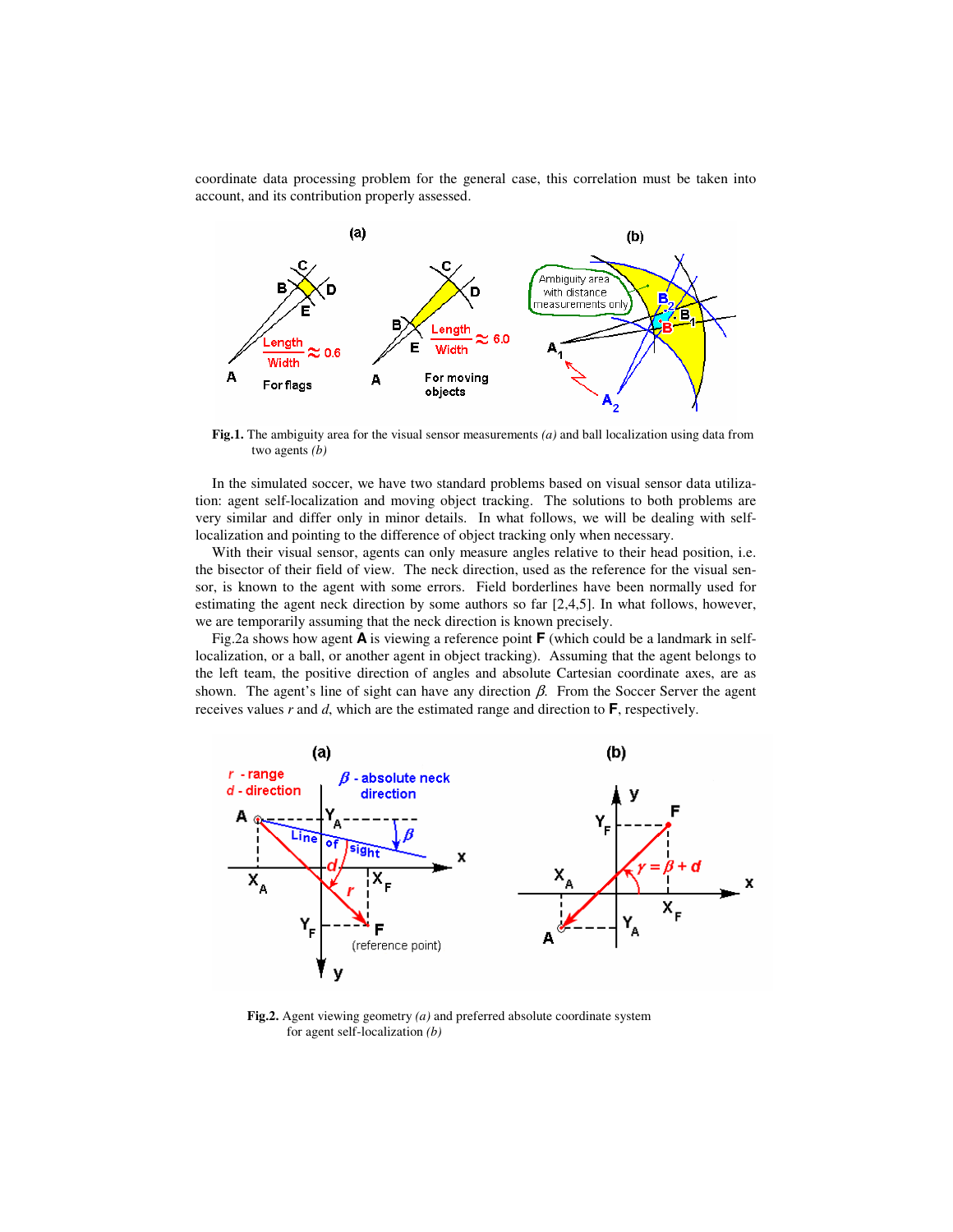Note that, given only one reference point, and the global neck direction, an agent can in principle estimate its location (hence the name 'one-flag method' [2]).

However, because the neck direction angle in existing self-localization methods is estimated with some error, a systematic error is present. This error biases all angular measurements returned by the agent visual sensor. Fig. 3 illustrates the situation, when the agent is viewing several flags and the random angular measurement errors are all assumed to be negligently small. Precise directions are shown as thin lines, while the thicker lines show the measurements distorted by the systematic error  $\delta$ .



**Fig.3.** The perceived ambiguity area with the systematic error  $\delta$  added to the angular measurements

With the self-localization algorithms proposed in [2,4,5], the estimated agent location would be somewhere close to the center of the shaded triangle, which even does not cover the true agent location **A**. Adding more flags would hardly improve the situation, because each measurement is equally distorted by  $\delta$ . We believe that this was exactly the reason of why some authors were reluctant about using angular data in self-localization and were relying on the range measurements only in the simulated soccer.

This indicates that we need a better estimation algorithm which would be addressing the bias in a consistent way.

In particular, we want to make two improvements to the methods proposed by our predecessors. We will be taking into account the correlation between measured Cartesian coordinates and eliminating the systematic error. In other words, we want to utilize all the potential of the visual sensor.

## **4 Using the Extended Kalman Filtering Algorithm**

The complete utilization of the information supplied by the visual sensor could be achieved by jointly estimating the neck direction angle with the agent Cartesian coordinates. This is a standard approach developed in the stochastic estimation theory some three decades ago, in particular, with the adoption of the Kalman filtering technique [7].

#### **4.1 The General Case**

Prior to deriving optimal estimation procedure for our particular case, below we remind the general theory of the extended Kalman filter.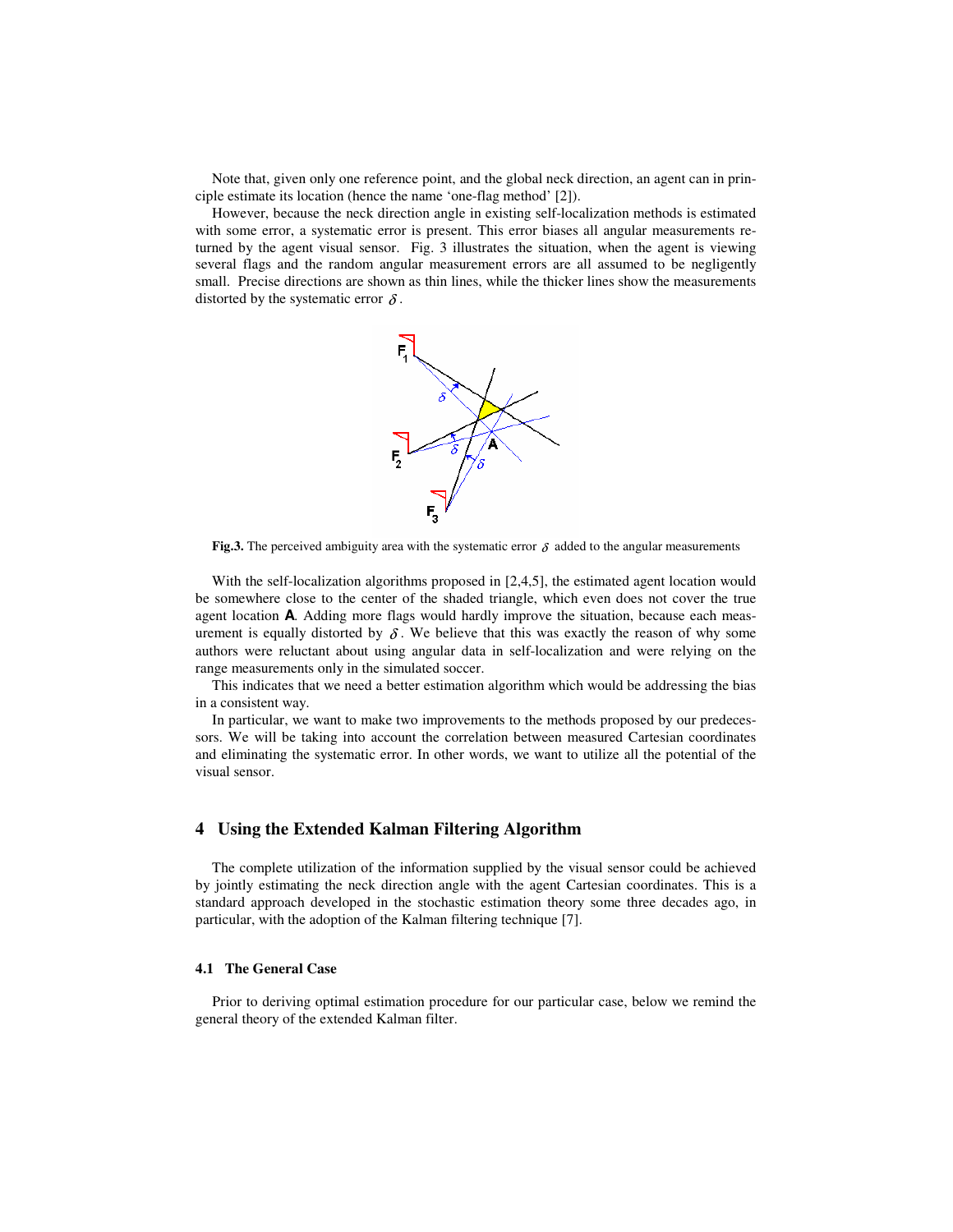The objective is yielding an optimal estimate of the state vector **x** based on a set of (possibly indirect) measurements. The estimation procedure is recursive. Assuming that the filter has been already applied (*k-*1) times, on the *k*-th step its input parameters are, the measurement vector  $\hat{\mathbf{z}}_k$  and its error covariance matrix  $\mathbf{R}_k$ . Other inputs also are the optimal state vector estimate obtained on the previous step  $\hat{\mathbf{x}}_{k-1}$  and its covariance matrix  $\mathbf{P}_{k-1}$ . The filter returns an optimal estimate  $\hat{\mathbf{x}}_k$  of the state vector and its covariance matrix  $\mathbf{P}_k$  on current *k*-th step.

The optimality criterion is the maximal likelihood of  $\hat{\mathbf{x}}_k$  [8]. With rather general assumptions about the state vector change pattern and the nature of the measurement errors, it is guaranteed that the resulting estimate has the least mean square error.

In many applications, the index *k* is normally being referred to as the discrete time; however, this is not a must. In the particular application discussed in the next sub section, *k* we will be standing for the index of the source providing raw data at the same instant of time.

In the general case, it is assumed that the state vector is changing over the discrete time *k* as 
$$
\mathbf{x}_{k} = \mathbf{f}(\mathbf{x}_{k-1}, \mathbf{w}_{k-1}),
$$
 (1)

where **f** is the state transition function, and **w** is the white Gaussian random sequence having zero mean and covariance matrix  $\mathbf{Q}_k$ .

Taken altogether, (1) specifies how the state vector is evolving over time, with both deterministic and random components possibly present in this process.

It is also assumed that the measurement model has the following form:

$$
\hat{\mathbf{z}}_{k} = \mathbf{h}(\mathbf{x}_{k}, \mathbf{v}_{k}),\tag{2}
$$

where **h** is the observation transformation function and **v** is a white Gaussian measurement noise having zero mean and covariance matrix  $\mathbf{R}_k$ 

If any of the functions **f**, **h** is nonlinear, the solution to the filtering problem is provided by the so-called *extended* version of the Kalman filter, which we are describing below.

The Kalman filtering algorithm is executed in three steps, as follows:

First, the *a priori* estimate  $\tilde{\mathbf{x}}_k$  of the state variable vector and its covariance matrix  $\tilde{\mathbf{P}}_k$  are computed using the model (1):

$$
\widetilde{\mathbf{x}}_{k} = \mathbf{f}(\hat{\mathbf{x}}_{k-1}, 0),\tag{3}
$$

$$
\widetilde{\mathbf{P}}_{k} = \mathbf{A}_{k} \mathbf{P}_{k-1} \mathbf{A}_{k}^{T} + \mathbf{W}_{k} \mathbf{Q}_{k-1} \mathbf{W}_{k}^{T},
$$
\n(4)

where  $A_k$ , and  $W_k$  are the Jacobian matrices [8]:

$$
A_{[i,j]} = \frac{\partial f_{[i]}}{\partial x_{[j]}} (\hat{x}_{k-1}, 0), \ \ W_{[i,j]} = \frac{\partial f_{[i]}}{\partial w_{[j]}} (\hat{x}_{k-1}, 0).
$$

Second, the Kalman matrix 'weight' is calculated:

$$
\mathbf{K}_{k} = \widetilde{\mathbf{P}}_{k} \mathbf{H}_{k}^{T} (\mathbf{H}_{k} \widetilde{\mathbf{P}}_{k} \mathbf{H}_{k}^{T} + \mathbf{V}_{k} \mathbf{R}_{k} \mathbf{V}_{k}^{T})^{-1},
$$
\n(5)

where  $\mathbf{H}_k$ , and  $\mathbf{V}_k$  are the Jacobian matrices:

$$
H_{[i,j]} = \frac{\partial h_{[i]}}{\partial x_{[j]}}(\widetilde{x}_k,0) \cdot V_{[i,j]} = \frac{\partial h_{[i]}}{\partial w_{[j]}}(\widetilde{x}_k,0) \cdot
$$

Third, the optimal state variable vector estimate and its covariance matrix are computed:

$$
\hat{\mathbf{x}}_{k} = \tilde{\mathbf{x}}_{k} + \mathbf{K}_{k} (\hat{\mathbf{z}}_{k} - \mathbf{h}(\tilde{\mathbf{x}}_{k}, \mathbf{0})),
$$
\n(6)

$$
\mathbf{P}_{k} = (\mathbf{I} - \mathbf{K}_{k} \mathbf{H}_{k}) \tilde{\mathbf{P}}_{k}.
$$
 (7)

It follows from (6) that the optimal estimate is a weighed sum of the a priori estimate  $\tilde{\mathbf{x}}_k$  based on previously made observations and the innovation  $(\hat{\mathbf{z}}_k - \mathbf{h}(\tilde{\mathbf{x}}_k, \mathbf{0}))$  containing the recent measurement. The matrix weight  $\mathbf{K}_k$  is determined by the balance of precision of these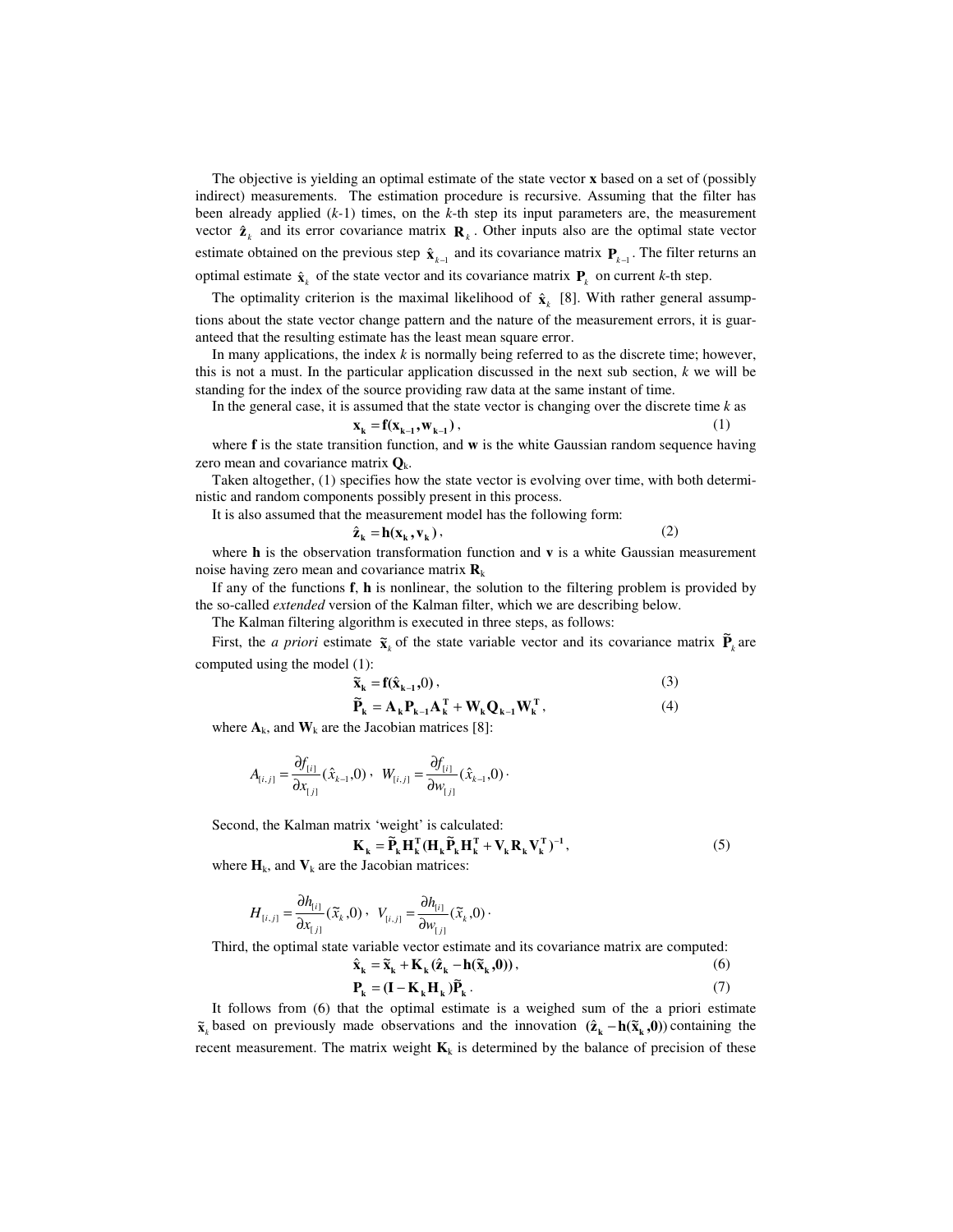two components. The more precision of the innovation, the greater elements of this matrix are. Therefore, if  $\tilde{\mathbf{x}}_k$  contains significant errors, the contribution of the new measurements is greater. We will revisit this finding in Section 5 below.

#### **4.2 Estimating the Agent State Vector in the Simulated Soccer**

Now we customize the general Kalman filtering algorithm to the particular case of estimating the simulated soccer agent state vector.

We begin from the **state vector variable**. For the purpose of self-localization in this application, it contains two agent Cartesian coordinates,  $x$ ,  $y$  and the neck direction angle,  $\beta$ :

$$
\mathbf{x} = \begin{bmatrix} x & y & \beta \end{bmatrix}^T \tag{8}
$$

Now consider the **model of the state vector dynamics** (1). The first thing that comes to mind is trying to model simulated soccer agent movement over time and applying the Kalman filtering technique. However, we speculate that this would not be making much sense (see the discussion in the next sub section). Rather, we preferred solving the self-localization problem for the soccer agent separately in each simulation cycle. (The only exception is that we are relying on the agent position obtained in the previous simulation cycle when less than two flags are visible; in this very rare case a heuristic algorithm is being used.)

So, from now on, we will be treating  $k$  in  $(1)-(7)$  as the landmark index in the list of landmarks visible in current simulation cycle. This allows us to reduce (3) to the trivial linear model

$$
\mathbf{x}_{k} = \mathbf{x}_{k-1}.\tag{3a}
$$

Moreover, the Jacobian matrices  $A_k$ , and  $W_k$  in (4) are both zero matrices and we get:

$$
\tilde{\mathbf{P}}_{k} = \mathbf{P}_{k-1},\tag{4a}
$$

 $(2a)$ 

The **measurement model** (2) is substantially nonlinear. The observation vector for *k*-th landmark is the pair of polar coordinates, with the azimuth  $d_k$  measured relative to the agent neck direction and the range  $r_k$  measured from the agent to the landmark (Fig. 2a):

$$
\mathbf{z}_k = [r_k \quad d_k]^T \tag{9}
$$

From the geometry of the relationship between **z** and **x** we get:  $\mathbf{z}_{k} = \mathbf{h}_{k}(\mathbf{x}, \mathbf{v}_{k})$ 

where

$$
r_{k} = h_{k}^{(1)}(\mathbf{x}, \mathbf{v}_{k}) = \sqrt{(x - x_{Fk})^{2} + (y - y_{Fk})^{2}} + v_{rk},
$$
  

$$
d_{k} = h_{k}^{(2)}(\mathbf{x}, \mathbf{v}_{k}) = \tan^{-1} \left(\frac{y - y_{Fk}}{x - x_{Fk}}\right) - \beta + v_{dk},
$$

 $x_{Fk}$ ,  $y_{Fk}$  are the Cartesian coordinates of the *k*-th reference point  $\mathbf{F}_k$ , and  $\mathbf{v}_{\mathbf{k}} = \begin{bmatrix} v_{rk} & v_{dk} \end{bmatrix}^T$  is the random measurement error.

The low index  $k$  in (2a) underscores that, in general, for different landmarks the measurement model could be different. For all visible flags the measurement model (2a) stays the same, with the only difference of that the flag coordinates  $x_{Fk}$ ,  $y_{Fk}$  and the variance of the range measurement error *vrk* are individual for each flag. The magnitude of the latter error is proportional to the range *r* to the flag. The variance of the direction measurements, however, for all flags is same. Therefore, the covariance matrix for flags is,

$$
\mathbf{R}_{k} = \begin{bmatrix} r_{k}^{2} \sigma_{r}^{2} & 0\\ 0 & \sigma_{d}^{2} \end{bmatrix},
$$
 (10)

where  $\sigma_d^2 = 1/(12 \cdot (180^\circ / \pi)^2)$  and  $\sigma_r^2 = (0.01)^2 / 12$  for flags and  $\sigma_R^2 = (0.1)^2 / 12$  for moving objects.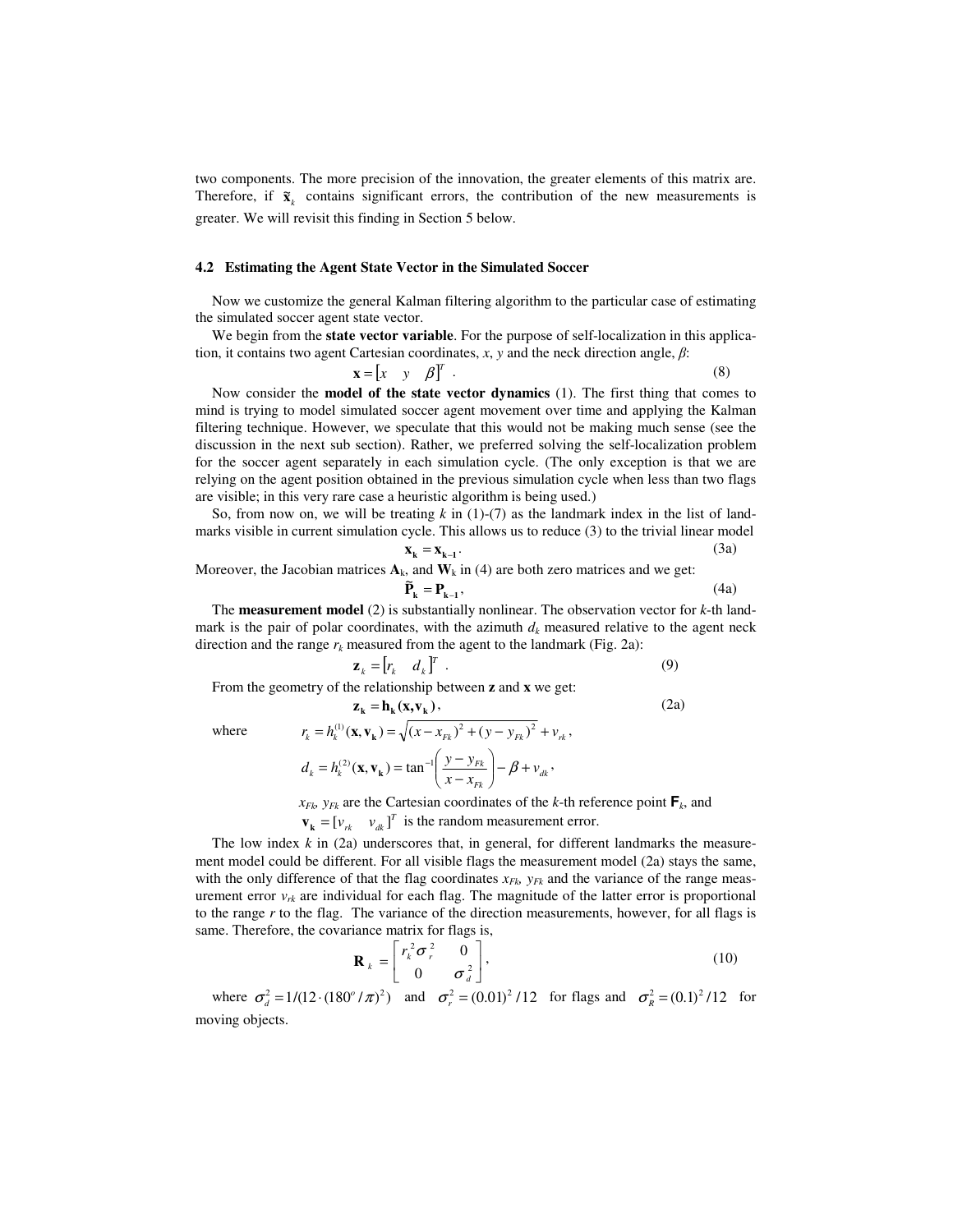For the field borderlines the measurement model differs in that the range measurements are unavailable and only the direction can be measured. To keep the same model for both types of landmark, in the covariance matrix (10) for borderlines we assume that  $\sigma_r^2 = +\infty$ .

For calculating the **matrix weight** (5) we need two Jacobian matrices,  $\mathbf{H}_k$ , and  $\mathbf{V}_k$ . They immediately follow from (2a) and (10)

$$
\mathbf{H}_{k} = \begin{bmatrix} \frac{x}{\sqrt{(x - x_{Fk})^{2} + (y - y_{Fk})^{2}}} & \frac{y}{\sqrt{(x - x_{Fk})^{2} + (y - y_{Fk})^{2}}} & 0\\ -\frac{y - y_{Fk}}{(x - x_{Fk})^{2} + (y - y_{Fk})^{2}} & \frac{x - x_{Fk}}{(x - x_{Fk})^{2} + (y - y_{Fk})^{2}} & -1 \end{bmatrix},
$$
(11)  

$$
\mathbf{V}_{k} = \mathbf{V} = \begin{bmatrix} 1 & 0\\ 0 & 1 \end{bmatrix}.
$$
(12)

Therefore, the matrix weight can be calculated, as follows:

$$
K_{k} = P_{k-l} H_{k}^{T} (H_{k} P_{k-l} H_{k}^{T} + R_{k})^{-1}.
$$
 (5a)

This weight is used to compute the optimal state variable vector estimate

$$
\hat{\mathbf{x}}_{k} = \hat{\mathbf{x}}_{k-1} + \mathbf{K}_{k} (\hat{\mathbf{z}}_{k} - \mathbf{h}_{k} (\hat{\mathbf{x}}_{k-1}, \mathbf{0})),
$$
\n(6a)

and its covariance matrix

$$
\mathbf{P}_{k} = (\mathbf{I} - \mathbf{K}_{k} \mathbf{H}_{k}) \mathbf{P}_{k-1}.
$$
 (7a)

Expressions  $(3a)$ ,  $(4a)$ ,  $(5a)$ ,  $(6a)$ ,  $(7a)$ , coupled with  $(10)$ ,  $(11)$ ,  $(12)$  yield the sought optimal algorithm for agent localization in the simulated soccer. For total *N* visible landmarks it must be executed *N* times for k=1,2,…,*N*.

The **initial state**  $(\hat{\mathbf{x}}_0, \mathbf{P}_0)$  for this algorithm is being set depending on the number of available measurements. Fig. 4 gives the idea of how many flags can be viewed by the soccer agent with 2000 random, uniformly distributed locations and face directions.



**Fig.4.** Number of visible flags for different viewing sector widths

In all cases the *a priori* estimated location of the agent extrapolated from the previous simulation cycle is standing for  $\hat{\mathbf{x}}_0$ . The choice of the covariance matrix  $P_0$  depends on the number of visible flags.

For the 90-dergee viewing sector width, in about 91 per cent of cases, two or more flags are visible to the agent, and at least one borderline is always visible. In this situation the error of the *a priori* estimated location of the agent  $\hat{\mathbf{x}}_0$  extrapolated from the previous simulation cycle is at least 2..3 times greater than the error resulting from using for self-localization just one border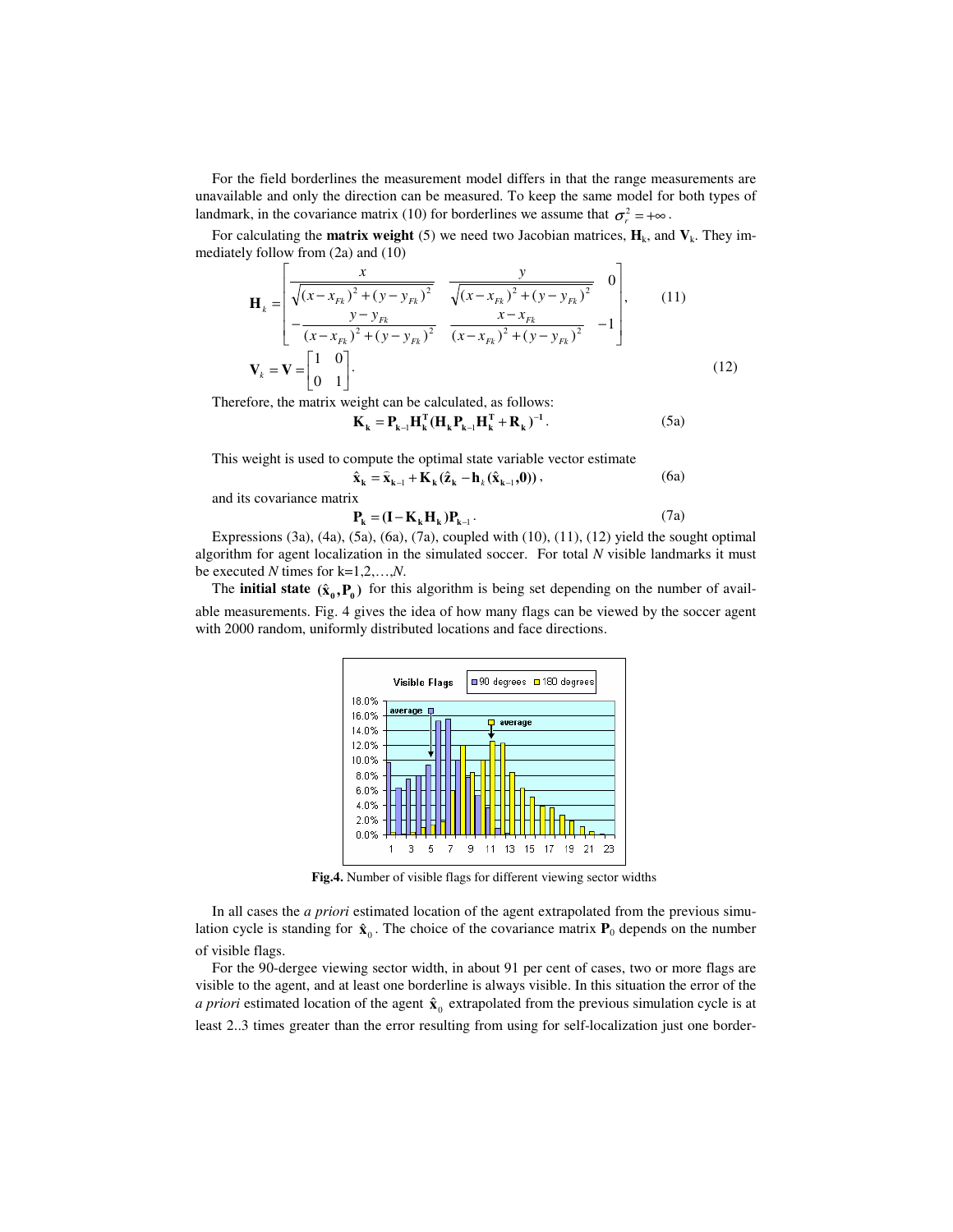line and two flags. With more flags, this difference only increases. This allows making the following assumption about the initial state of the Kalman filter:

$$
\mathbf{P}_0 = \begin{bmatrix} +\infty & 0 & 0 \\ 0 & +\infty & 0 \\ 0 & 0 & +\infty \end{bmatrix} . \tag{13}
$$

In fact, this means that the previously estimated agent location must be ignored, because (5a) assigns very large weight to the innovation component in (6a).

In the rare cases when less than two flags are visible, ignoring history data would result in the increased errors. Therefore, the diagonal elements in  $P_0$  are set to finite positive values.

#### **4.3 Discussion**

Recalling that the Kalman filter algorithm yields the maximum-likelihood estimate for Gaussian statistics only, it is reasonable to analyze how close this assumption is to the real situation.

In fact, by assuming Gaussian statistics, we approximated the ambiguity area BCDE in Fig.1a by an ellipsis and made the preference of its center over the rest points (Fig.5) In doing so, we are still preserving the means and standard deviations of the random errors measured in the longitudal and latitudal directions and their correlation.



**Fig.5.** Approximating the ambiguity area with an ellipsis

Therefore, it is safe to say that the precision of the estimate derived above would be very close to what could be potentially obtained in the ideal case, when all the peculiarities of the measurement error statistics had been taken into account. In Section 5 below we demonstrate that the loss in precision can be indeed neglected.

The Kalman filter theory assumes that the measurement noise is uncorrelated between observations. From the Soccer Server design it follows that this assumption always holds with only one exception. There are pairs of parallel borderlines. For each pair, angular measurement errors have identical values. This is violating the assumption that errors in (2) are the discrete white noise. We walk around this artifact by using only the nearest line of two visible parallel ones.

We have neglected the simulated soccer agent movement over time for several reasons. Precise modeling agent dynamics is a non-trivial problem because the agent movements are rather complex. With a simpler state transition function (e.g. linear extrapolation), the random component would not be a white sequence because it is strongly correlated between simulation cycles. This would require more sophisticated algorithm than we have just considered. On the other hand, it follows from our simulation results below that the self-localization error in each taken separately simulation cycle can be made several times less than the error resulting from the disturbances in the regular agent movement. In other words, matrix  $\mathbf{Q}_k$  would be dominating in (4). This would be inhibiting the contribution of previous measurements in (6) making the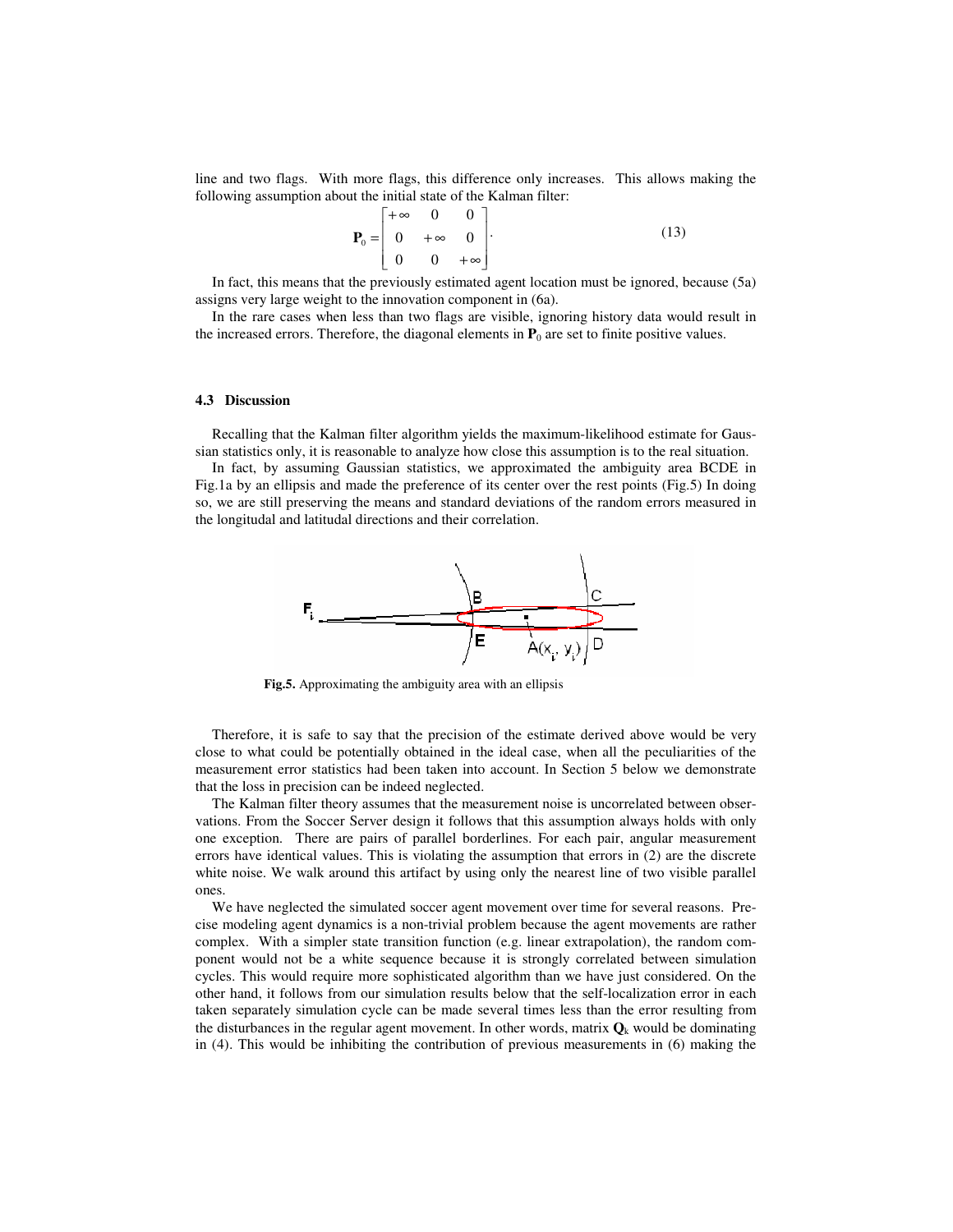innovation contribution the main contributor to the final estimate  $\hat{\mathbf{x}}_k$ . The bottom line is that the data from previous cycles would not be contributing much to the overall precision

Joint estimation of the agent Cartesian coordinates with its neck direction angle is automatically taking into account the correlation of Cartesian coordinate measurements, which was a point of concern for some of our predecessors who just neglected it for the sake of simplicity. In another study [10] we showed that neglecting correlation in self localization increases the error by 10%. Kalman filtering also is leaving no chance for the angular systematic error, which emerges in the algorithms proposed by far. This allows us to claim that the algorithm proposed here is utilizing practically all the available information.

### **5 Simulation Results**

To determine the precision of the proposed method, we have run five sets of simulations. Each of them contained total 2000 experiments by placing the agent in the random points which were uniformly spread over the field. The neck direction was uniformly distributed in the  $[0^\circ,$ 360°) interval. For most experiments the agent viewing sector was 90 degrees wide. Some experiments have been run at 180 degrees. The obtained results are accurate with less than ±0.9% error, 19 times of 20. They are summarized in Table 2.

| Experi-<br>ment ID | <b>Description</b>                                            | Objective                                                        | <b>Localization</b><br>error, meters |
|--------------------|---------------------------------------------------------------|------------------------------------------------------------------|--------------------------------------|
| $\mathbf{1}$       | Kalman Filter as proposed in Section 4                        | Estimating absolute<br>accuracy                                  | $0.091(100\%)$                       |
| 2                  | Kalman Filter with Gaussian measure-<br>ment error statistics | Estimating loss of<br>precision from non-<br>Gaussian statistics | $0.090(98.9\%)$                      |
| 3                  | Kalman Filter with ignored angular meas-<br>urements          | Estimating the gain<br>from using angular<br>data                | 0.13(143%)                           |
| $\overline{4}$     | All-flags, with systematic angular error<br>present           | Comparison with the<br>widely used algo-<br>rithm                | $0.11(121\%)$                        |
| 5                  | Nearest flag algorithm                                        | Comparison with the<br>simplest method                           | $0.30(330\%)$                        |

**Table 2.** Experiments with the self-localization algorithms (90-dergee agent viewing sector)

Experiment #1 estimates **the achievable accuracy of the proposed algorithm** and provides a yardstick for comparing it with the alternative self-localization methods.

Experiment #2 estimated **the loss in precision which resulted from violating the assumption that the visual sensor measurement errors are Gaussian**. For this purpose, we compared the self-localization errors in two cases:

- 1. default Soccer Server rounding errors  $(\pm 0.5^{\circ}$  for the angle and  $\pm 0.5\%$  for the range), and
- 2. Gaussian errors having zero means and same standard deviations (i.e. 0.289° and 0.289%, respectively).

We found that in the Gaussian case, for which our estimator is only strictly optimal, the mean error is 98.9% of the error obtained in the default case. This gives the idea of the price paid for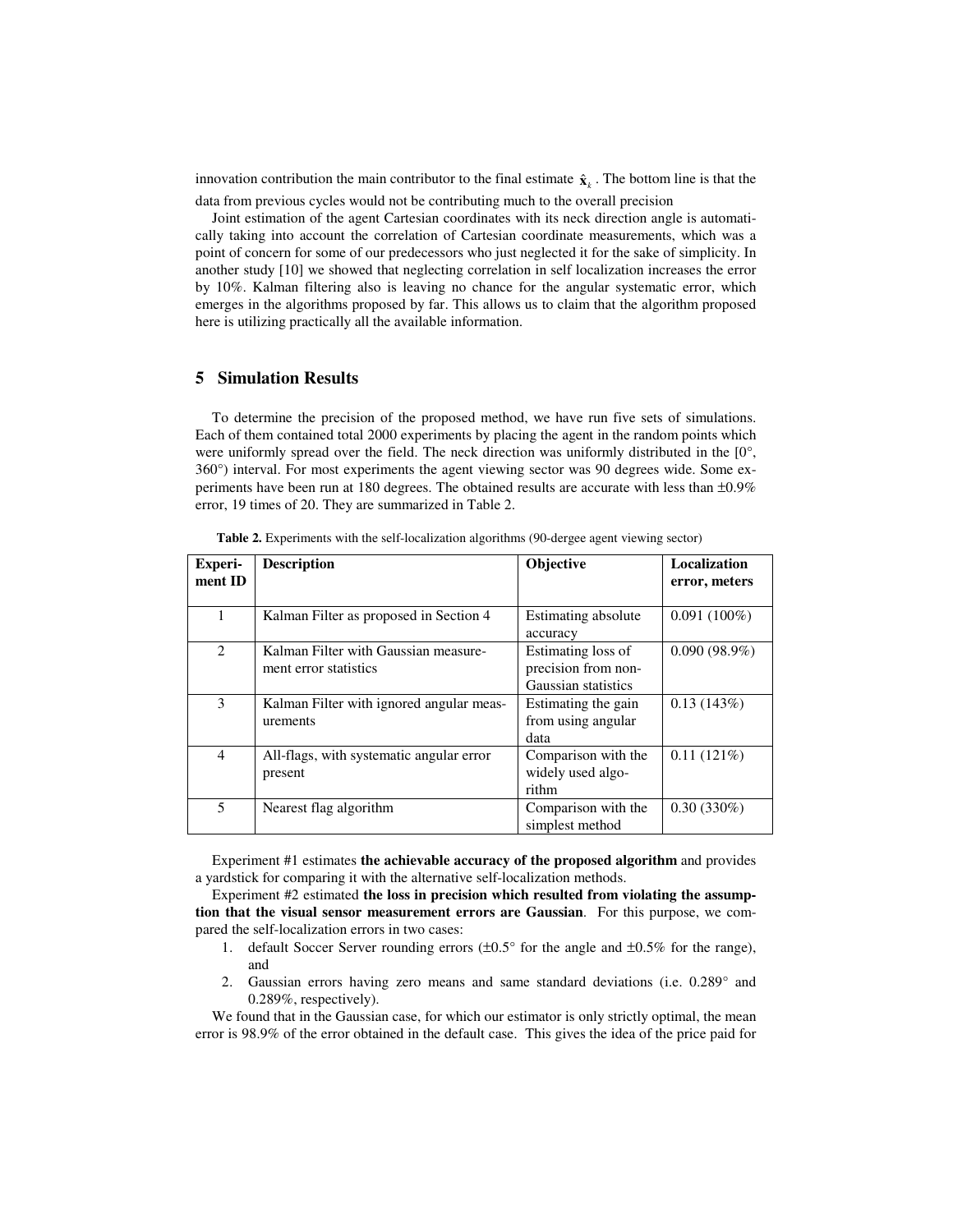the sub optimality. Since the difference is very close to the accuracy limit of our experiments, it is clear that the Gaussian assumption only insignificantly affects the estimator quality.

Experiment #3 evaluated **the loss in precision when angular measurements are ignored**, as suggested by some of our predecessors. The test was run by setting in (10) the angular variance  $\sigma_d^2$  1000 times greater that it originally was. This forced the Kalman filter to ignore angular measurements and resulted in a 43% increase of the error. By revisiting Table 1 one can figure out that for the model BASIC UVA team this loss would cause about 40% reduction in chance of winning a game against the similar opponent which is processing the angular data properly.

Experiment #4 **evaluates the presumably commonly used self-localization algorithm**. It is using one border line for estimating the neck direction angle and then is utilizing all visible flags to estimate the agent location. No care is taken of the systematic angular error, like shown in Fig.3. Although this algorithm has been developed by us, it is combining the ideas, which are widely spread in the simulated soccer community. We speculate that it could be somewhat more accurate that each of its predecessors, because it is taking correlation of the Cartesian coordinates measurements into account. Still compared to the Kalman filter, it results in the selflocalization error which is greater by 21%. We have also run similar experiment with a 180 degree visual sector, which resulted in a 45% increase of the error. Assuming that 90- and 180 degree sectors are being used with equal probability, the average localization error would be greater by 33%. It follows from Table 1 that such a loss in the accuracy could cost reduction of chance of winning a game by more than 25% while playing against similar soccer team using the Kalman filter. It can be seen from Fig. 4 how many flags are available for the simulated soccer agent for self-localization. With 90-dergee viewing sector the agent can see two or more two flags 91% times (5.7 flags on average). With 180-degree sector this chance increases up to 99% (11.4 on average). This explains why for the wider sector the accuracy gain is higher.

Experiment #5 gives the reference point for the achievable accuracy of the proposed method as **compared to the simplest, the nearest-flag self-localization algorithm**. The Kalman filter offers a three-fold accuracy gain in this case. This is consistent with the reported gain from using the particle filter [2].

It is safe to say that Table 2 contains the minimal achievable average self-localization errors in the simulated soccer and could be used as the reference point.

In a separate set of the experiments we assessed **the benefits of two-agent ball tracking**. Two agents were simultaneously viewing the ball from different locations (Fig.1b). Each agent knew its location and orientation precisely, and could relay his estimate of the ball coordinates to the second agent without increasing the estimation error. The latter agent was using two sets of ball  $(x,y)$  coordinate measurements to estimate the ball location more precisely.

We compared two algorithms, heuristic and the Kalman filter. The heuristic algorithm was calculating the ball Cartesian coordinates based on the range and direction measurements by the agents. Then two  $x, y$  pairs of the ball coordinates were being merged into the final estimate using the near-optimal method based on the maximal-likelihood criteria [10] and its two modifications. One modification ignored the correlation between the Cartesian coordinates, and the second ignored the angular data.

The Kalman filter was using the joint estimate of the ball location based on the observations of its polar coordinates by the two agents.

Agents were placed 2000 times 10 meters apart in random locations at the distance from the ball uniformly distributed in the 5 to 15 meter interval. The simulation results are summarized in Table 3. The obtained results are accurate with less than ±1.1% error, 19 times of 20.

The assistance by the second agent while estimating the ball location in a 90-degree sector can potentially reduce the mean linear error about two times. Ignoring correlation would reduce this gain to just 1.3 times. Ignoring angular measurements would be highly counterproductive. However, the difference between the Kalman filter and the 'near-optimal' algorithm one is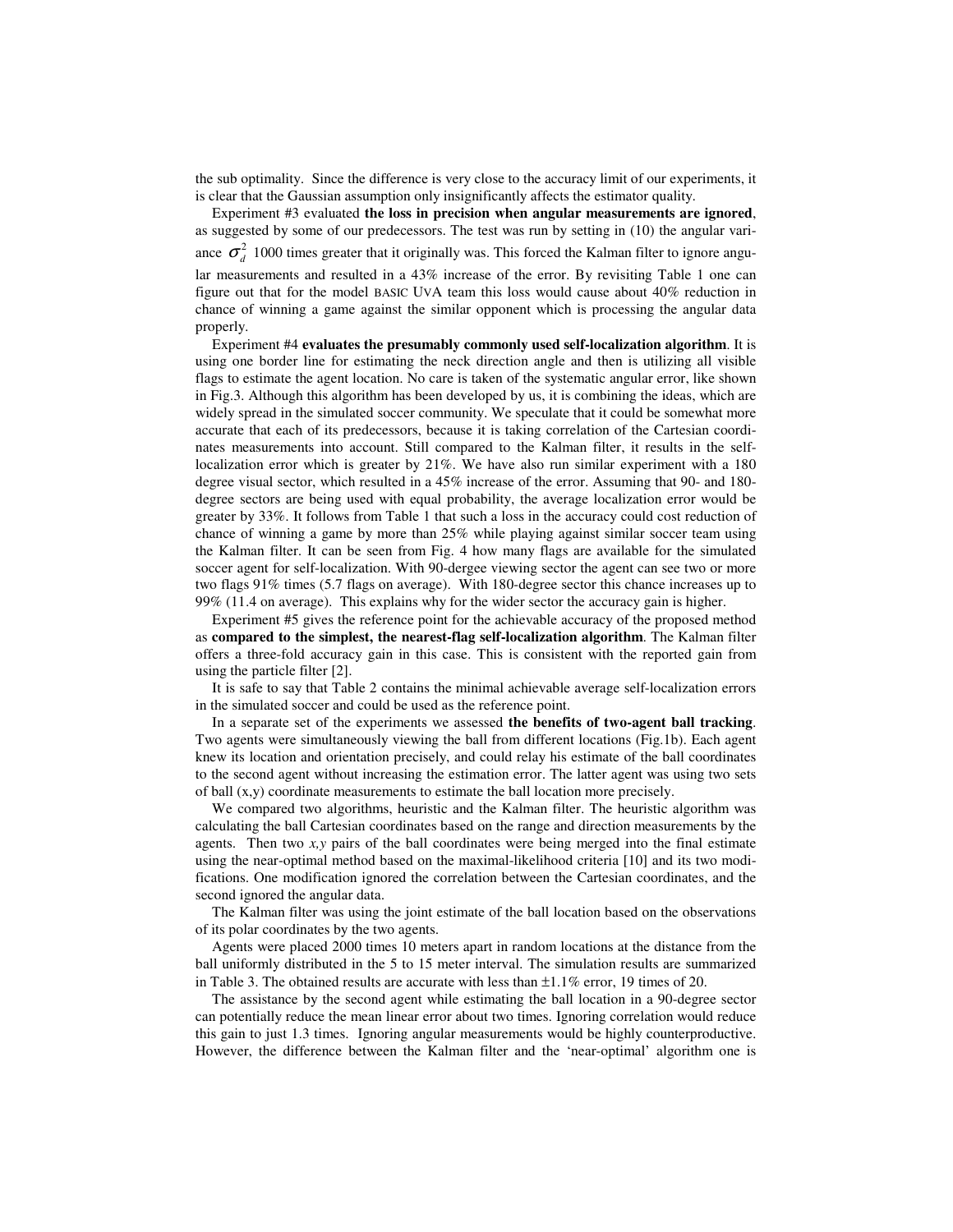statistically insignificant. That is because of the latter algorithm by design is just another implementation of the maximal-likelihood estimator, i.e. it is equivalent to the Kalman filter.

|            | Two agents                |                        |                    |                         |  |  |
|------------|---------------------------|------------------------|--------------------|-------------------------|--|--|
| One agent  | <b>Distances-</b><br>only | Ignore-<br>correlation | Near-<br>optimal   | Kalman<br><b>Filter</b> |  |  |
| 1.17(193%) | 4.10(676%)                | 0.78(129%)             | 0.606<br>$(100\%)$ | 0.601<br>$(99.2\%)$     |  |  |

**Table 3.** One- and two-agent ball tracking average linear error (in meters) using different estimation algorithms (90-degree sector)

In other experiments reported elsewhere [10] we have also found that the joint estimation of the Cartesian coordinates and the agent orientation would offer more significant gains in the robotics application, where the systematic error is greater than in the simulated soccer (0.5<sup>o</sup>). In particular, we have found that that average localization error can be decreased 4..8 times, if the angular bias is uniformly distributed in the interval as big as  $\pm 4.0^\circ$ . This implies that the significance of this work is not limited to the simulated soccer. Rather, with only minor changes the proposed algorithm can be reused in other robotics applications, where joint estimation of the robot location and its orientation could result in significant gains.

## **6 Conclusion**

We have derived algorithms for determining absolute Cartesian coordinates of objects using imprecise readings of local polar coordinates, supplied by a visual sensor in a system like robotic soccer. The proposed solution is based on the Kalman filtering technique.

The innovation is in the rigorous treatment of this problem from the positions of the stochastic estimation theory. In particular, by jointly estimating the agent location and orientation, we have taken into account the correlation of the raw measurements which is emerging after converting them into Cartesian coordinate system. By far, this correlation has been neglected in the simulated robotics soccer applications, which resulted in some losses. Although in selflocalization this loss is negligible, in the related task of ball tracking using agent communication negligence of correlation increases the linear error by 30 per cent.

Using the joint estimation of the agent location and orientation allows walking around the problem of the systematic error present in the angular measurements. This problem has been persisting in the self-localization algorithms published so far and limited their accuracy. In particular, we have shown that ignoring the angular data as the way to getting rid of the systematic error would result in about 43 per cent increase in the localization error.

We have demonstrated that the non-Gaussian statistics of the raw measurement errors, which presumably was a concern for some researcher who have been reluctant about using Kalman filter in the simulated soccer on these grounds, is indeed not an obstacle. Our experiments has shown that replacing the non-Gaussian errors with the equivalent 'true' normal discrete noise would not result in statistically significant differences in the agent self-localization accuracy. Compared to the best published algorithms, the new method can reduce the average error by 25- 33 per cent.

Because we have shown that the assumption made about Gaussian statistics does not reduce the precision, we can guarantee that, the solution found cannot be tangibly improved in terms of the mean error of the location estimate. We thus indeed have utilized all the potential of the visual sensor, as it applies to single simulation cycle.